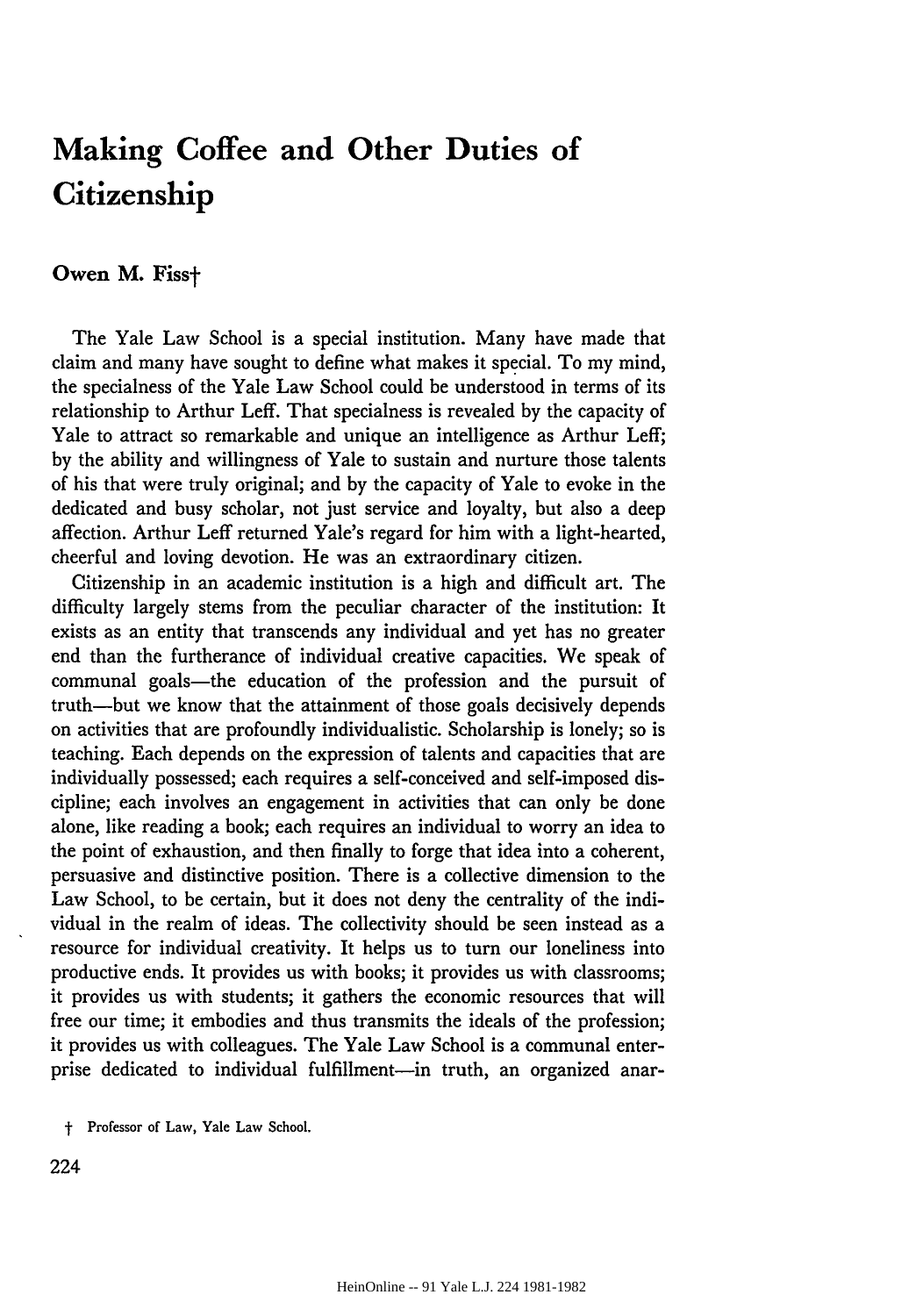#### Arthur Leff

chy-and the citizenship that it invites reflects its complicated and somewhat contradictory nature.

To begin with, the institution imposes a set of uniform obligations: the standard teaching load (never to be defined with any precision at Yale) and the usual array of committee assignments. These obligations are not very demanding-no standard obligation can be; they are the minimum, but the sad truth is that for many of us the minimum becomes the maximum. Not so for Art. He impeccably discharged those obligations and went far beyond them. He realized that the standard exactions were the most trivial ones and that if the institution is to achieve its grandest purposes, more is required, a lot more. He realized, for example, that someone had to make the coffee.

I came to the Yale Law School in 1974. At that time Art was only in his late thirties, but he already had achieved a measure of distinction. He was known, even in Chicago, as one of Yale's most popular teachers. He had already made important contributions to contract law. Just that spring he had published a review of Richard Posner's *Economic Analysis of Law* that was spirited and amusing but nonetheless staggering in its scope and erudition.' The image of Art I had pieced together from a distance was indeed exalted. I therefore experienced something of a cultural shock when during my first days here I discovered Art in the Faculty Lounge deeply absorbed in that intricate process of making coffee. He moved with dispatch, a clear vision, and with a special kind of pleasure. I was, to say the least, puzzled. He tried to reassure me: I had not come to the wrong place. He proudly explained that his campaign to obtain the coffeemaker for the Faculty Lounge was his most important contribution to the world of ideas.2 Art was a model for many of us, and though the history of Yale in the late 1970's has not yet been written, I have a hunch that it will turn out that *our* most important contribution to legal education has been to substitute milk for the non-dairy creamer.

The coffee was, of course, simply a prop. Art's talk about making coffee was but a modest way of expressing the central tenet of his theory of citizenship: The highest duty of the citizen-scholar is to talk about ideas. He was in the Faculty Lounge for conversation in the morning. He was available for lunch (with one or two forgivable lapses for squash). He was in the Lounge in the late afternoons, to continue the discussion begun earlier that day or weeks before. He was a regular at those organized evening conversations of the faculty, somewhat pretentiously called the

*<sup>1.</sup> Economic Analysis of Law: Some Realism about Nominalism,* **60** VA. L. REV. 451 (1974).

<sup>2.</sup> In my one effort in field research, the Dean reported that Arthur singlehandedly shopped for the machine, purchased it and even installed it in the lounge-the ultimate lesson in effective administration in an anarchy.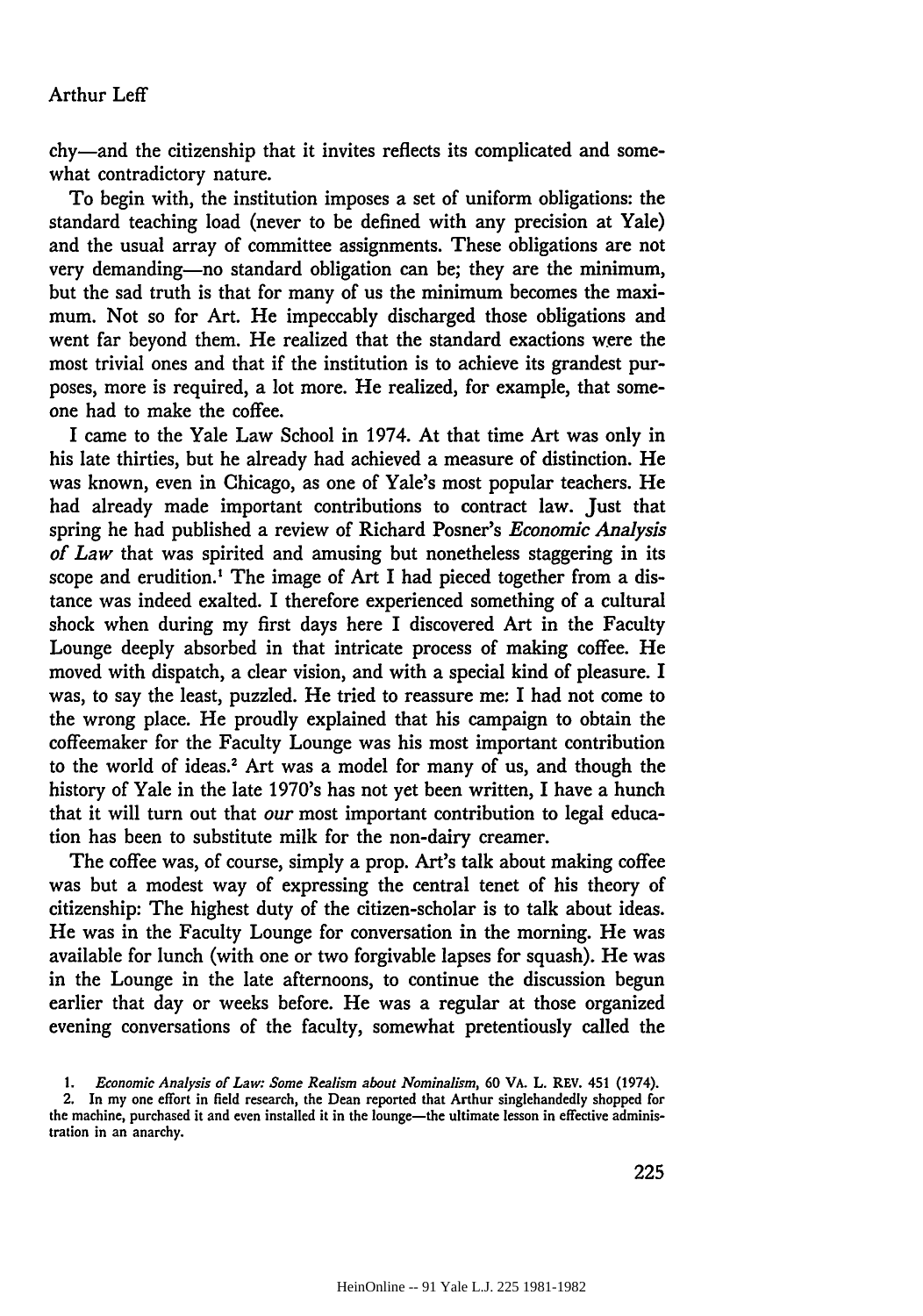Legal Theory Workshop. In fact, he helped establish the one law that governs the Workshop, the law of inverse relationship, which holds that the weaker the paper the better the discussion—the local talent plays a larger role. He even was-so I am told-a member of the most distinguished and exclusive group within the Law School: the weekly poker game. And he always found the time to read the rough drafts of our work. He had a knack for criticizing a draft in a way that was both true to his intellectual standards and that also made the author feel good about himself (talking about a high and difficult art). He was careful, patient, and exceedingly conscientious: He was the only person on the faculty who read all 32 revised versions of *Social Justice in the Liberal State* and got a kick out of each one.

Art was motivated in all these civic activities by a broad ranging curiosity. There was no subject, no field of learning, scientific or humanistic, that was not of great interest to him. Dick Posner once complained to me of the impossible standards Art had imposed in that review I have already mentioned. Apparently it was not enough, Dick complained, for the legal scholar to become an economist; he also had to become an anthropologist, philosopher, linguist and historian (of course, in time, Dick became all those things, but I fear not in the way Art contemplated).

In his final weeks Art sat in his living room and many of us visited him there. It was hard for Art to speak and now and then, when he needed a rest, he would pause and glance out the window. The visitor might continue the sentence, but soon he too would stop and glance around the room. What the visitor would then see was truly a monument to the value of liberal education: shelves and shelves and shelves of books, beautiful books, alluring books, well-thumbed books, from almost every field of learning. Arthur Leff was the most liberally educated person I knew.

I must also acknowledge, alas, that Art sought pleasure: He talked about ideas because he thought it was fun. He delighted in ideas. He loved to learn something new or to hear an old argument reformulated. There was, as he said, a special joy in having something true truly put. I insist, however, that there was more to Art's civic activity and his talk about ideas than a desire to have fun or to satisfy his own curiosity. He also acted from a conception of duty.

Arthur grasped an essential truth about the university law school and also about scholarship and teaching. Scholarship and teaching are indeed lonely, but until the word appears in print or the sentence is uttered in class, there is a place and a need for the kind of support, encouragement and help that a community of intellectuals can provide for one another. The Yale Law School was, for Art, such a community and he was determined to mobilize its every capacity. He did so by making coffee-by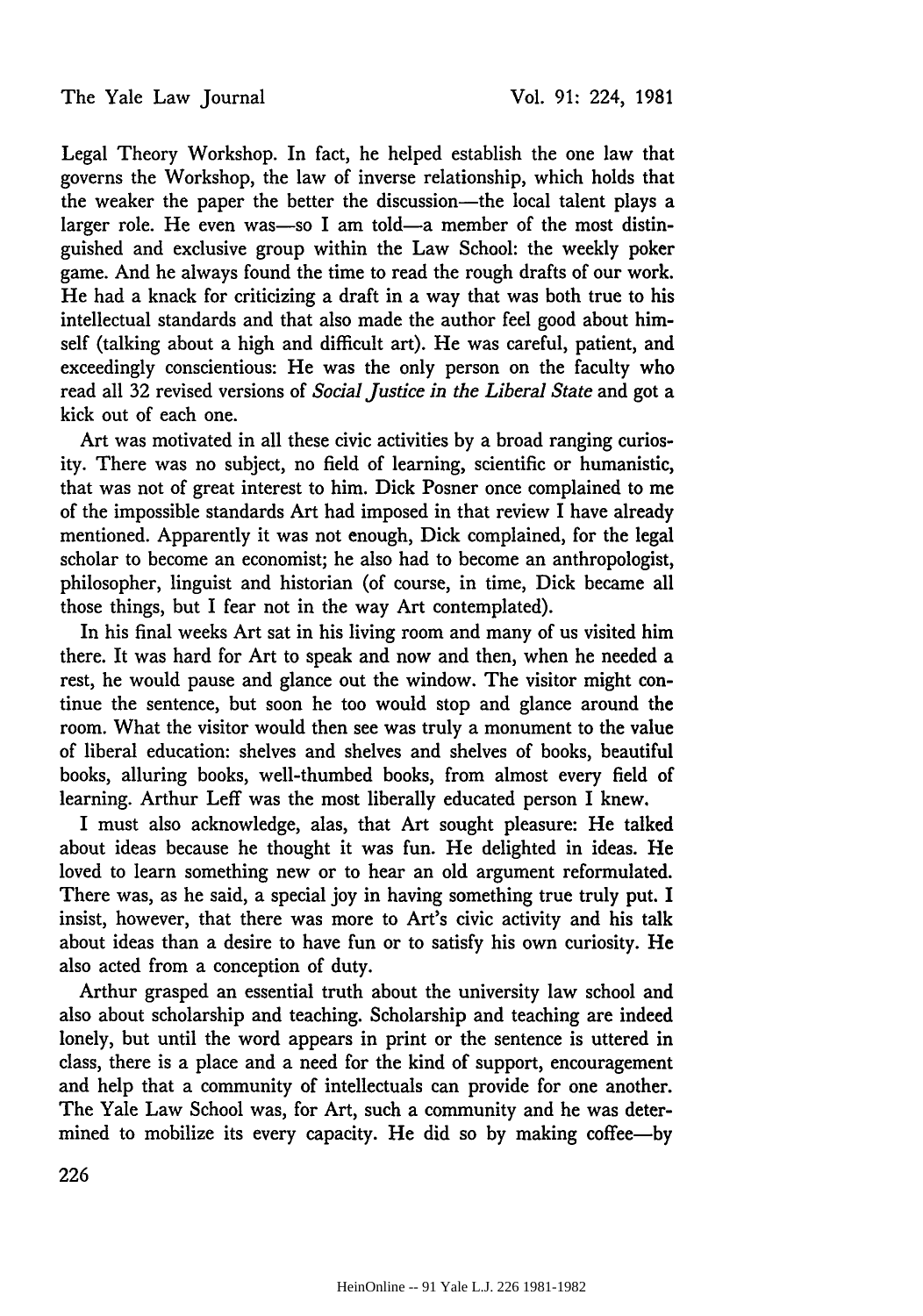### Arthur Leff

talking about ideas in a way that made participation by others irresistible. Yes, he talked about ideas because he liked it; he talked about ideas because he was curious; but he also talked about ideas because he saw it as the highest duty of a citizen-scholar.

Sometimes, I must admit, Art got carried away with his sense of duty: Once he allowed the Dean to have some influence on what he taught. He was, as everyone who has any connection with this institution knows, a sensationally successful teacher. The students loved him, and they had good reason to do so. He was witty, lively, even entertaining. He was also demanding. He proved that it was possible to be both funny and learned. His success was achieved in all the pedagogic formats that have yet been devised by the Yale mind or even the Educational Planning Committee: the large section; the small group; the lecture course; the seminar; and the reading group, that occult curricular entity that spontaneously formed around Arthur Leff each year and that met from week to week at such elegant lecture halls as Yorkside Pizza. I was curious about this extraordinary success and, I should probably admit, somewhat envious. I pressed Art for his secrets.

One day I asked what led him to include evidence in his repertoire. I knew of no one who taught both contracts and evidence and wondered whether such radical diversity in his offerings was the key to the success for which I was searching. His explanation for the combination was quite simple: He asked the Dean to prepare a list of courses that had to be covered if we were to maintain our front as a *law* school. The Dean obliged (graciously I am sure-the list was long) and Arthur chose the evidence course from the Dean's list. I responded to this explanation with a look of utter amazement-could it be that Yale's finest citizen had committed treason? Imagine discussing a teaching program with the Dean. The Registrar maybe, but the Dean never. I was reeling in disbelief. **My** temperature rose and my face became flushed. Art tried, as he did on so many occasions, to calm me. He quickly, very quickly, and yet very gently, assured me that he was not recommending this process for anyone else. Besides, he said, he enjoyed the course.

There was at times an appearance of indifference to Art, a certain casualness. These qualities surfaced in his scholarly work, and veered off in the direction of a nihilism. That divided us on substantive matters. When Art gave me a reprint of his justly celebrated article *Unspeakable Ethics, Unnatural Law,3* he said that the entire range of ethical views represented in western civilization could be mapped out along the second floor corridor of the Law School. That corridor also came close to being a map of

**3. 1979 DUKE L.J. 1229.**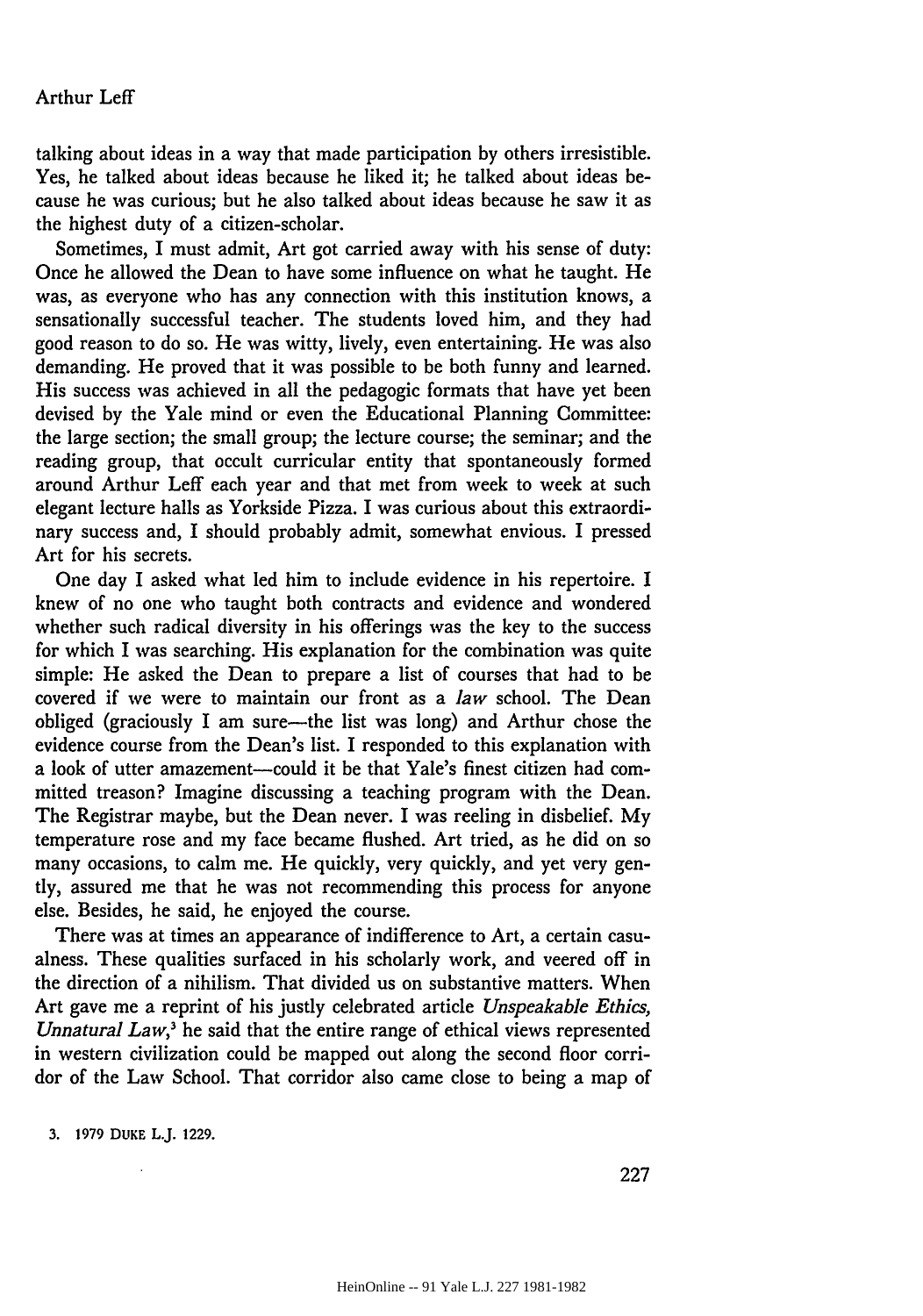the Bronx. He started with me and my search for absolutes; then he moved on to Bruce Ackerman and his engagement in what might be called "liberal dialogue"; next was Jerry Mashaw who, I regret to report, has only an honorary degree from the Bronx High School of Science. He noted Jerry's attempt to construct a constitution for the administrative state. Finally, Art moved to his own office at the head of the corridor, which he tried to convince me was some sort of nihilist abyss. The difference between Art, Bruce and myself was the difference between Pelham Bay, Girard Avenue and the Grand Concourse. (And given the fact that I am talking about three kids who grew up in the lots of the Bronx during the same era of American history, can it be any wonder that New York is a moral Tower of Babel?)<sup>4</sup>

**My** reaction to Art's substantive views was predictable. I often told him that he was only pulling my leg-his professed nihilism was so inconsistent with all that I knew about him. You can imagine what he said about my search for objective truth. I will leave it to you on another occasion to determine who was fooling whom, but I must now insist that when it came to the important matters--to Arthur's relationship to other people; to national politics and the search for justice; or to the quality of academic life and the kind of contribution that an individual could make to that life-there was not a trace of indifference. About these matters Arthur Leff cared, he cared deeply.

The qualities that some might have thought of as indifference were entirely of a different character. One was respect. Art appreciated each individual's needs and concerns, and translated that respect into tolerance-tolerance for differences and idiosyncrasies. In all the corridor conversations, he never voiced a mean word about anyone. Never. He accepted people as they were and was determined to see the best in each and, even more, to bring out the best in each. He treated everyone—staff, students and faculty-with the greatest respect. Arthur also was very funny. While many of us would express our disappointment with a sharp word or a long face, as an outward sign that we cared, Art chose to cope with such situations with a shrug, an angelic smile, or sometimes a stunning one-liner.

Tolerance and respect are required for an academic community; humor is not. Nor is music. Art loved music and a few years ago placed a stereo system in his office. He was determined to keep his door open, as a way of assuring his colleagues that he was still available for conversation, and

<sup>4.</sup> The world is smaller than you think: Forty-three years ago last February my mother was a patient in that elegant Grand Concourse establishment, Dr. Leff's Maternity Hospital. Arthur informed me that the hospital, once belonging to his uncle, is now one of New York's leading abortion clinics, and he saw in that circumstance another sign about the true nature of the universe.